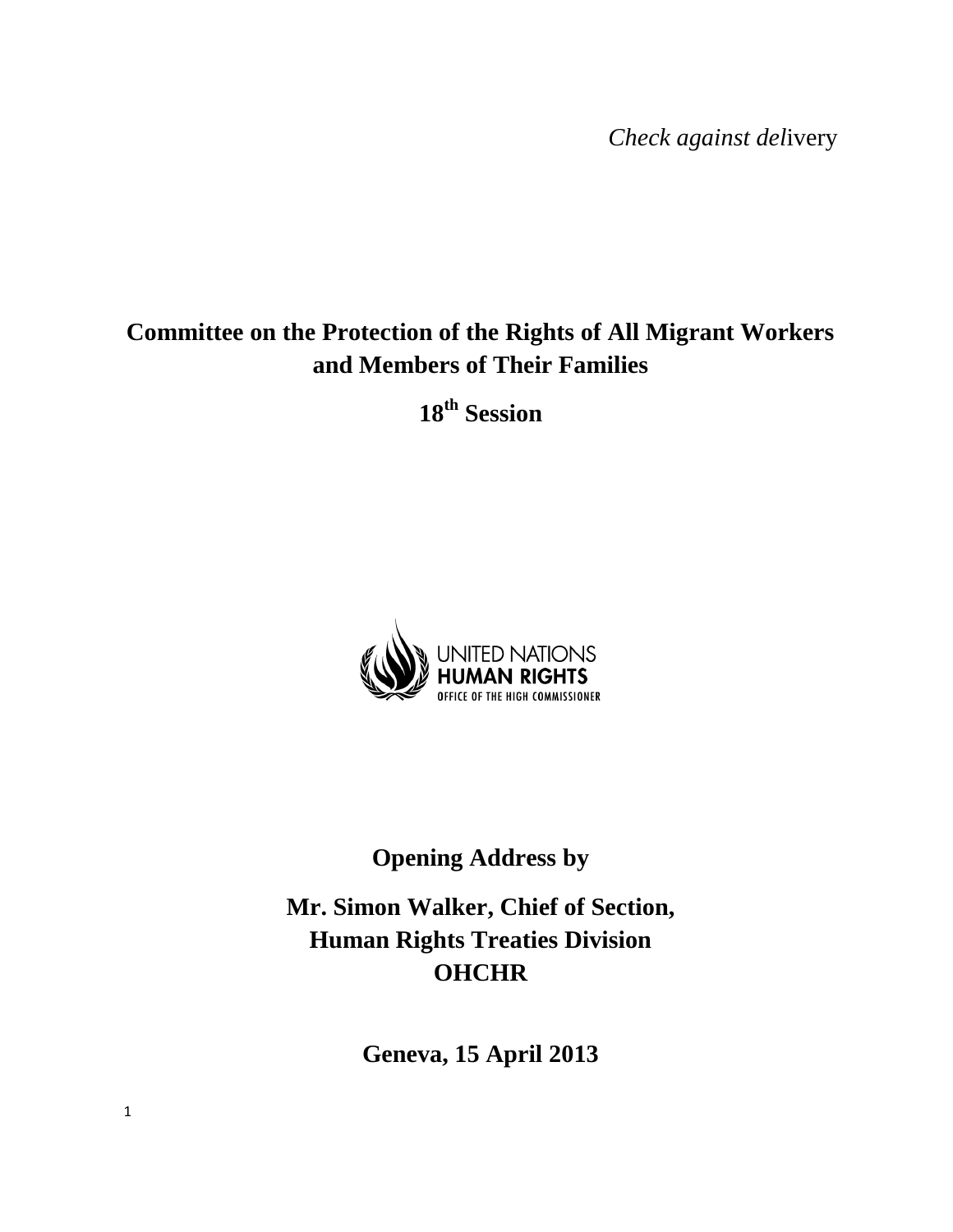# Mister Chairperson, Distinguished members of the Committee Ladies and Gentlemen,

It is my pleasure to welcome you, on behalf of the High Commissioner for Human Rights, Ms Navi Pillay, and the Director of the Treaties Division, Mr. Ibrahim Salama, to the eighteenth session of the Committee on the Protection of the Rights of All Migrant Workers and Members of Their Families. By way of introduction, I am the counterpart of Wan-Hea Lee in regard to the other treaty bodies serviced by OHCHR. In my Section, we service the HRCte, CESCR, CAT, CERD and CED. I am delighted to promote cross fertilization and mutual support by joining you this morning.

#### **Treaty Body Strengthening Process**

The most prominent issue of common concern is undoubtedly the treaty body strengthening process. All treaty bodies are requested to inform the meeting of Chairpersons on a biannual basis on the progress made, including at its next meeting to be held in May. Allow me to commend the Committee at the outset for moving forward in implementing the simplified reporting procedure on a strict reporting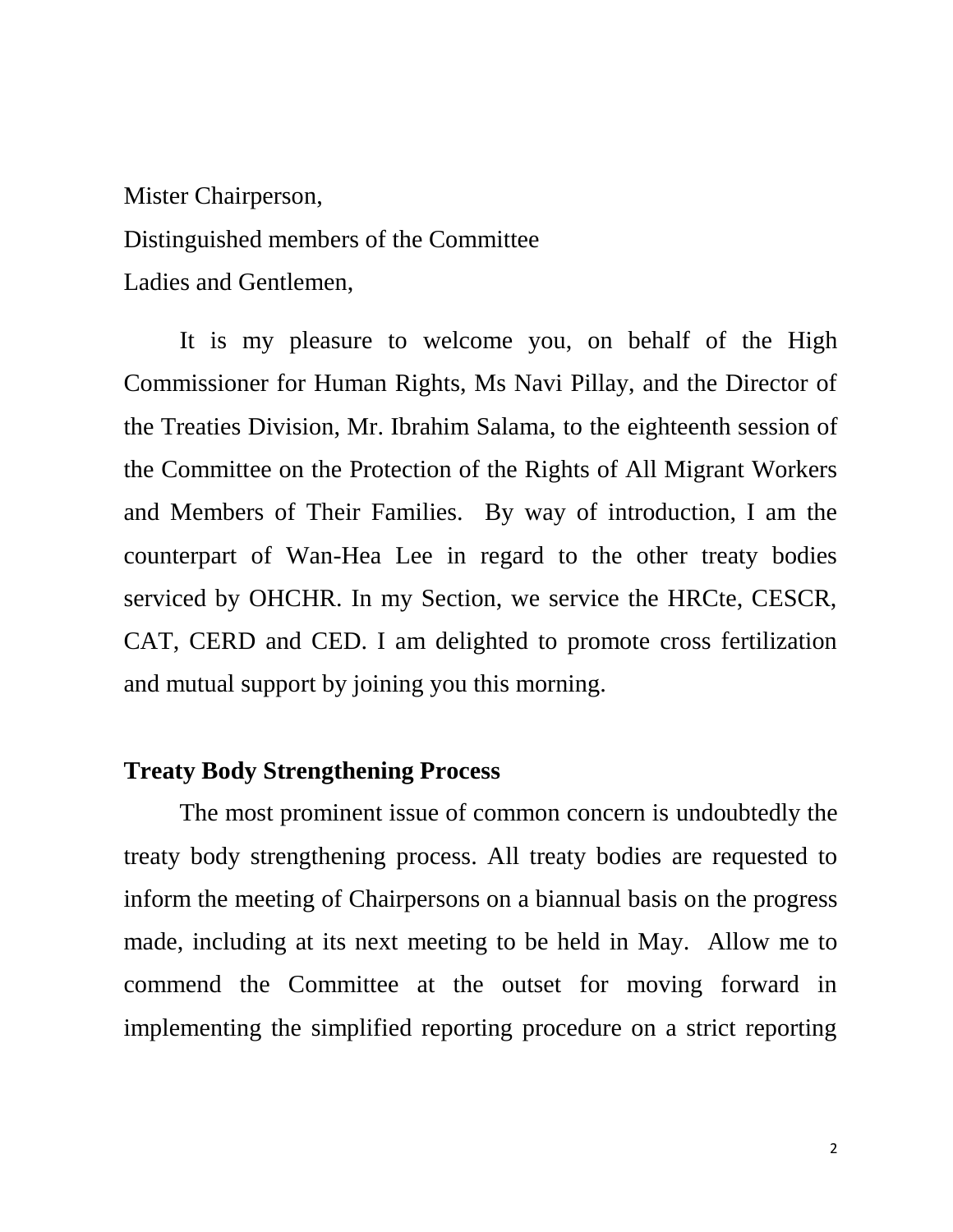calendar, which are key recommendations presented in the report of the High Commissioner.

Regarding the guidelines on the independence and impartiality of treaty body members, endorsed by the Meeting of Chairpersons last June in Addis Ababa, I wish to inform you that all Committees have indicated their intention to consider how they can incorporate them in their rules of procedure. At this stage, CEDAW, CRC, CRPD, and SPT have formally adopted the Addis Ababa guidelines. I encourage you to continue your review of this important document at your present session.

This month and the next promise to be eventful. The cofacilitators of the Intergovernmental Process on the strengthening of the treaty body system, the Ambassadors of Iceland and Indonesia, after being re-appointed last December, expressed their intention to finish the process by May following a series of informal consultations. They began this year in February and continued last week in New York. You have each been provided with information on these discussions and I understand that you will be meeting with the cofacilitators during this session.

The contribution of human rights treaty body experts to the thematic discussions was highly valued by the co-facilitators and Member States. A number of issues were discussed, including

3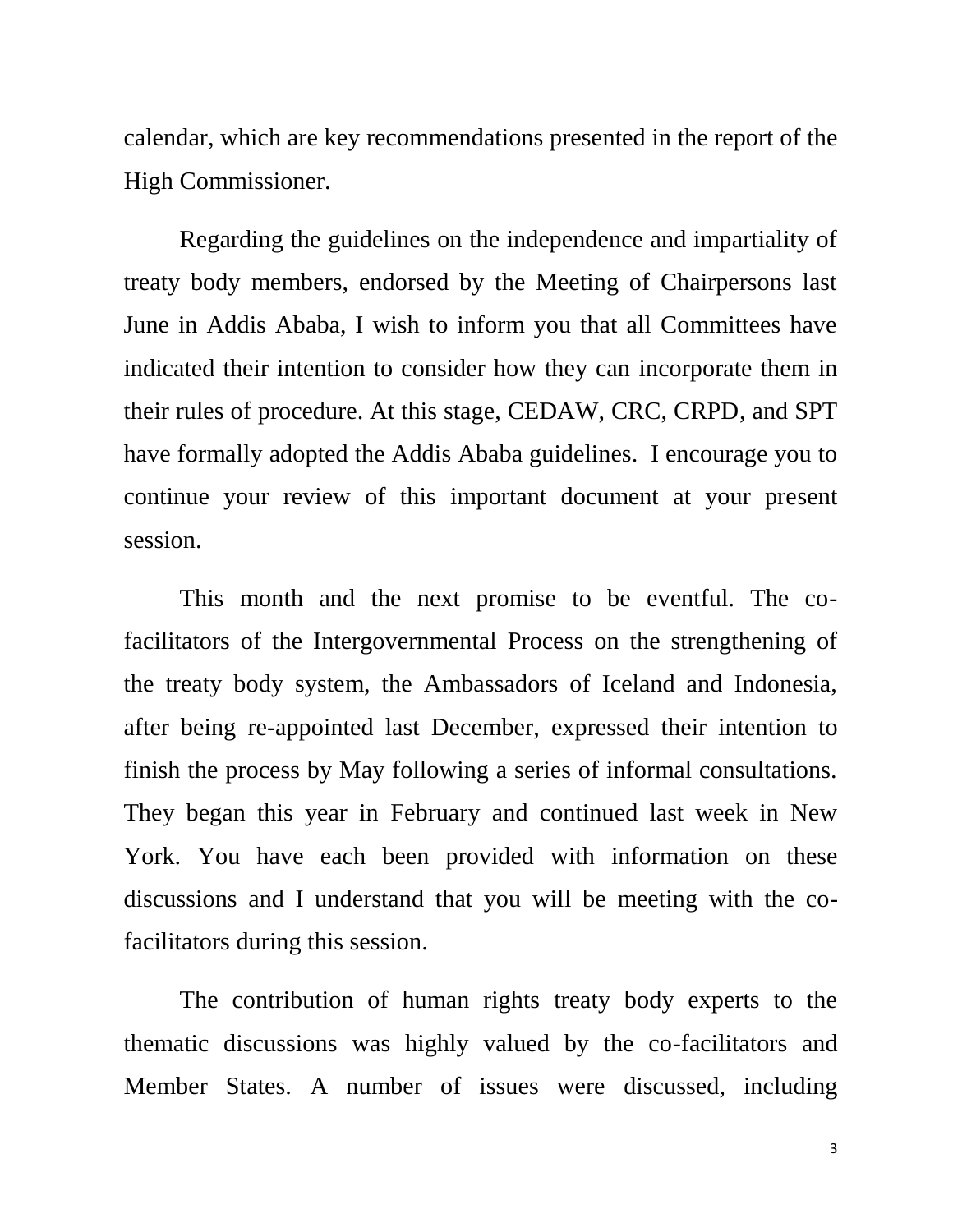documentation and conference services, the simplified reporting procedure, webcasting and videoconferencing, and the nomination and election process. The co-facilitators have emphasized that any savings made in the final outcome should be reinvested in the treaty body system and capacity development. At your meeting with the cofacilitators later in the session you will have the opportunity to discuss any of these matters.

At the same time, the report of the High Commissioner on treaty body strengthening submitted to the General Assembly in June 2012 spawned so much interest that our Office has had to continue to respond to many detailed queries, particularly about the Comprehensive Reporting Calendar. In this regard, we note that the discussions are entering a phase where concrete choices are being deliberated, especially those that would affect the overall cost of such an approach. In addition, the co-facilitators have requested OHCHR and the UN Office at Geneva to act on another proposal presented in the report, which is to cost the backlogs of reports and individual communications every two years. They have asked OHCHR to estimate what would be needed to eliminate the current backlogs.

#### **Budget Crisis**

Distinguished members of the Committee,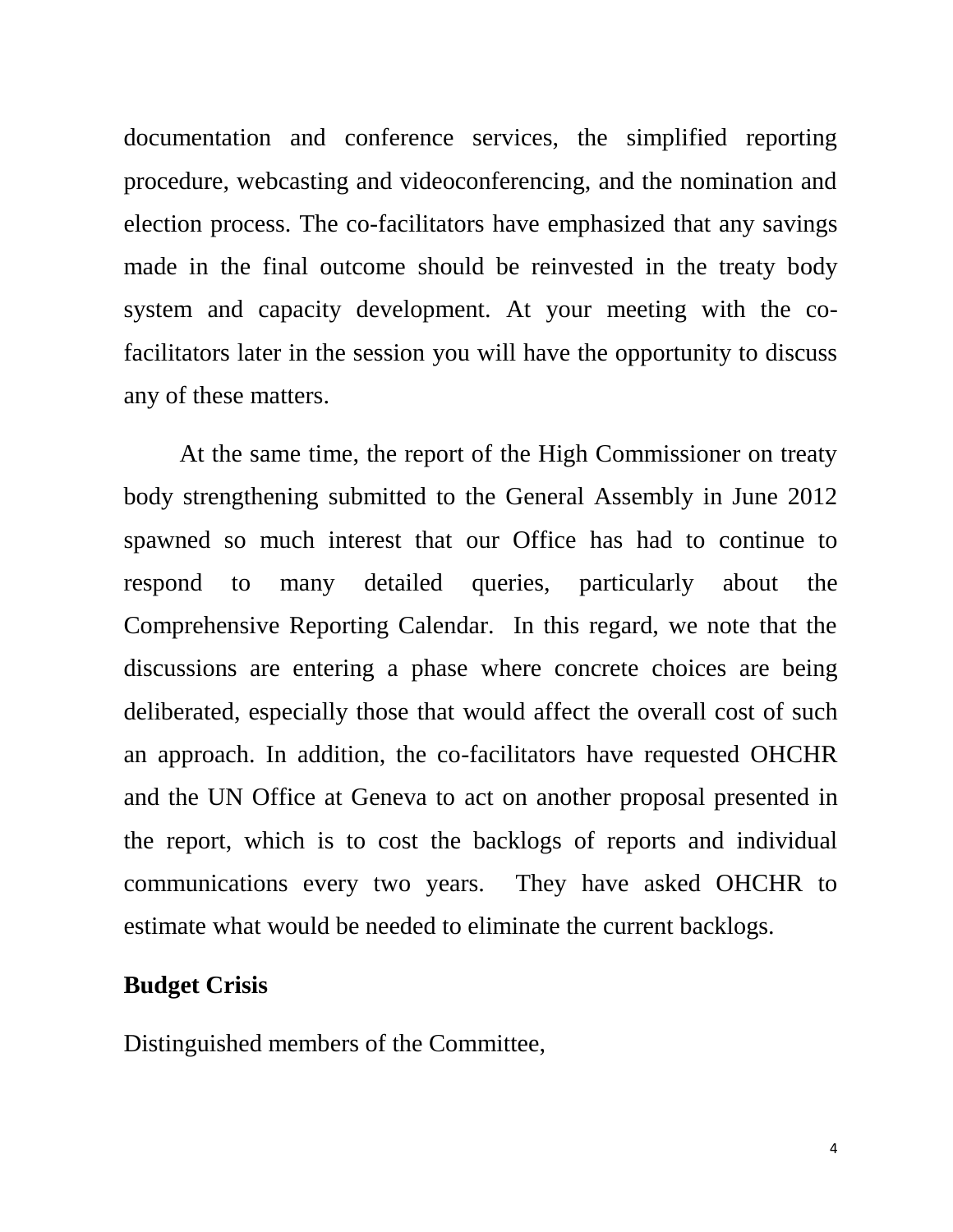You were recently sent information on the budgetary constraints facing the United Nations and OHCHR. We are unfortunately anticipating system-wide cuts of 100 million USD in the regular budget of the UN Secretariat for the 2014-2015 biennium, of which 4.5 million USD will likely be drawn from OHCHR's regular budget. Despite the fact that 70 per cent of these cuts must be in staff costs, I am pleased to inform you that the CMW secretariat will not be affected by these measures at this point in time. However, while the Office will continue to do its utmost to provide the best possible servicing to the treaty bodies, it seems inevitable that we all have to make some sacrifices. The treaty bodies are being asked to further rationalize their working methods and practices in the light of the above. In this regard, CMW is commended for agreeing to green its sessions since much of the information for the session is provided on CD-Rom, saving much staff time and paper.

### **Survey**

Distinguished members of the Committee,

Mr. Salama has asked me to thank you for taking part in the survey that was sent last December related to your level of satisfaction with the support of the secretariat. Forty-five out of 172 experts completed the survey which, given the busy end-of-year period, we consider to be quite a good response rate. The Division was pleased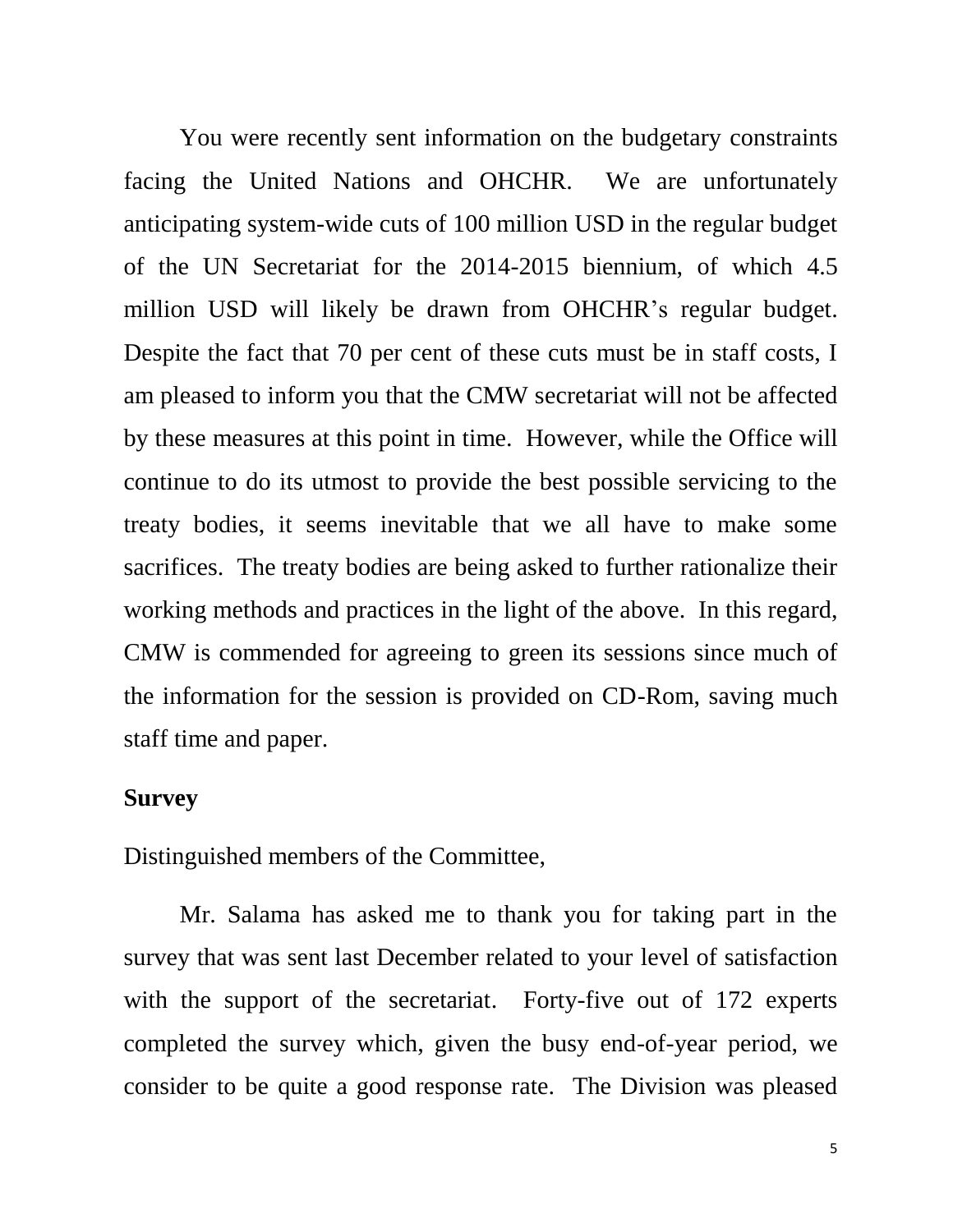that 83.7 percent of respondents rated secretariat support either satisfactory or very satisfactory. A similar survey will be sent out at the end of this year and we hope that as many of you as possible will provide us with this important feedback.

#### **Human Rights Activities Relevant to CMW**

Distinguished members of the Committee,

Allow me to briefly outline interventions by the High Commissioner and other human rights mechanisms that are relevant to the work of CMW. The High Commissioner sent out letters on 18 December 2012, as part of activities undertaken for UN International Migrants Day, commending those States that accepted, during the first cycle of the Universal Periodic Review (UPR), the recommendation to consider ratifying the ICRMW.

A joint statement for UN International Migrants Day entitled "Migrants deserve full recognition as rights holders" was also issued for International Migrants Day by various experts, including the Special Rapporteur on migrants, Mr. Crépeau, and your Chair, Mr. El Jamri. The statement, in addition to recognizing the contributions of migrants and reaffirming that human rights are rights for all persons, including migrants, also called on States to ratify the Convention.

UN experts also issued a statement expressing outrage at the beheading on 9 January of Rizana Nafeek, a national of Sri Lanka and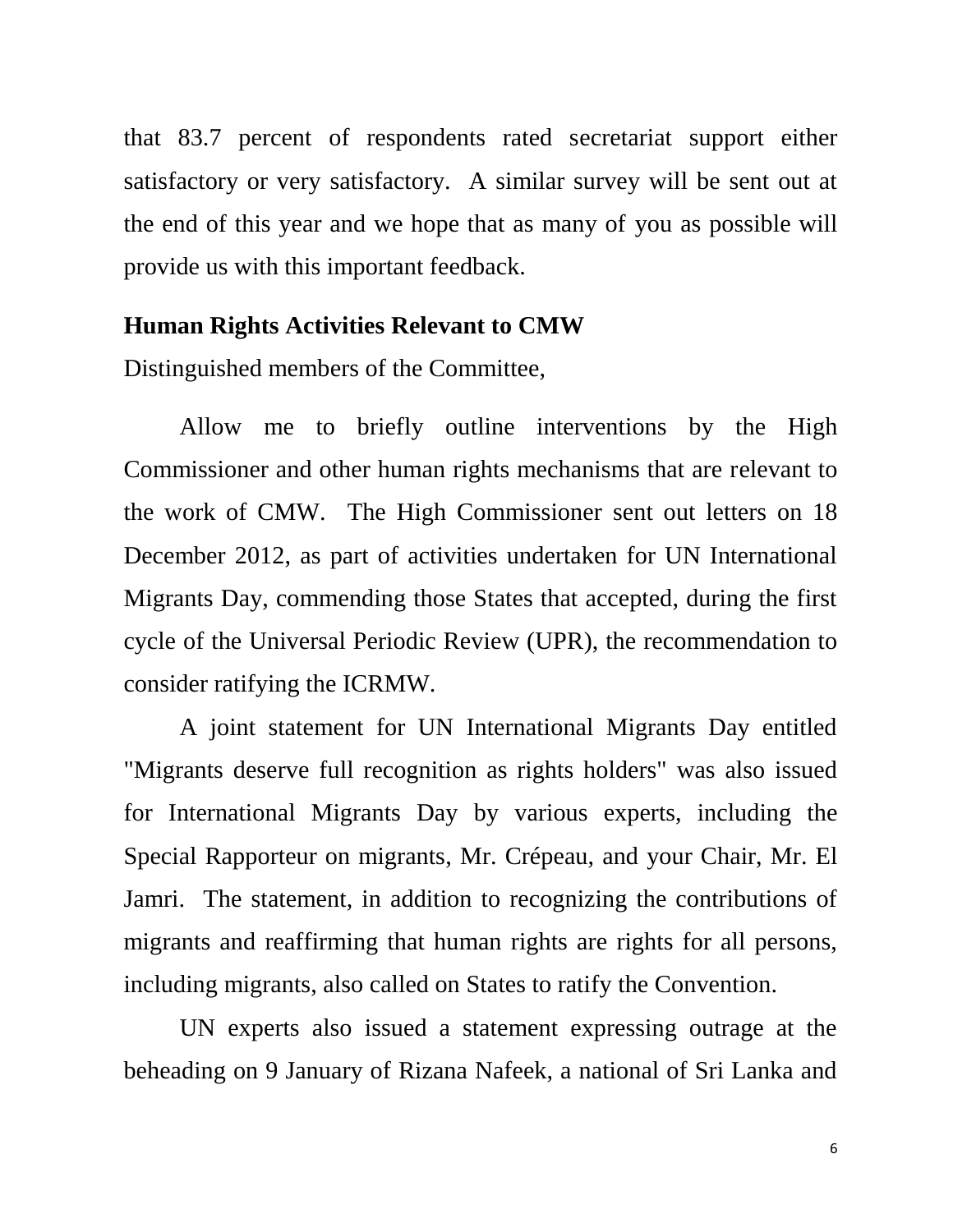a domestic worker in Saudi Arabia, as violating international human rights treaty obligations. This tragic case underscores the importance of the need for States to ratify the Convention to protect the human rights of migrant workers.

Following a visit to Greece in December 2012 as part of a regional study of the human rights of migrants at the borders of the European Union, the Special Rapporteur on the rights of migrants made recommendations both to Greece and the European Union especially focusing on the plight of the growing number of irregular migrants trapped in Greece on their way to other European Union destinations. He stressed the need for an EU-wide approach based on human rights.

The UN Committee on the Rights of the Child held a day of general discussion last September in Geneva on "The rights of all children in the context of international migration". The report includes a strong recommendation for States to expeditiously and completely cease the detention of children on the basis of their own or their parents' migration status. It affirms that the detention of a child due to migration status constitutes a child rights violation and contravenes the principle of the best interests of the child. The contribution of your designated representative that Day, Mr. Tagidzhade, was much appreciated, and in turn, I do not doubt that the report of Day will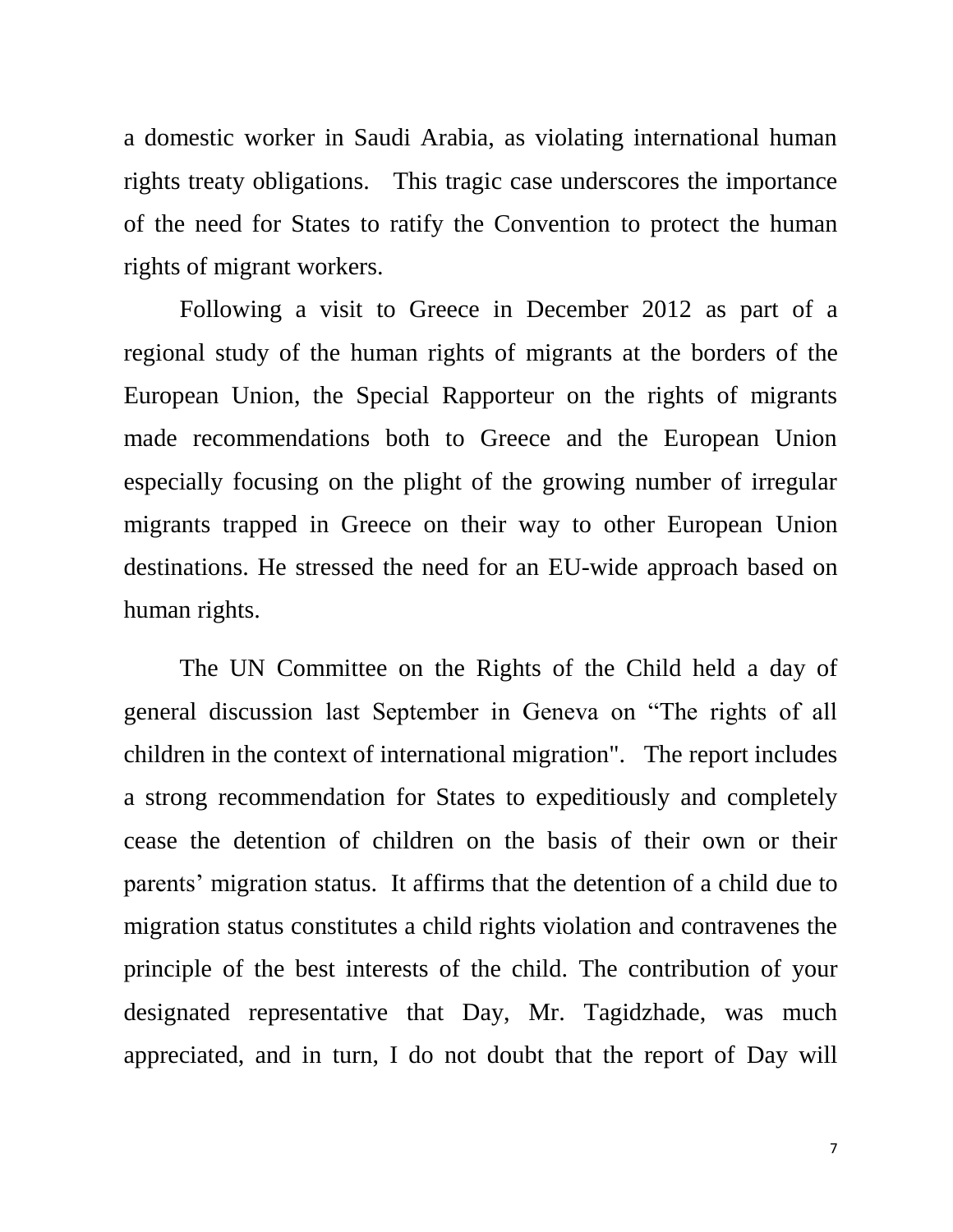prove useful to this Committee as it reflects on the rights of children affected by migration.

#### **High-Level Dialogue on International Migration and Development**

Distinguished members of the Committee,

As you are aware, the General Assembly will hold a High-Level Dialogue on International Migration and Development during its sixtyeighth session from 3 to 4 October 2013, which will provide a unique opportunity to take stock of the progress accomplished in the global discussion about migration policies worldwide. The Dialogue will include a roundtable on the human rights of all migrants. OHCHR is actively preparing for the high level dialogue, including the endorsement of a set of human rights based key messages on migration, the preparation of an analytical report on migration and human rights which would specifically consider how attention to the rights of migrants can be strengthened within the governance framework of migration at the international level, as well as other initiatives. I understand that the Migration Advisor at OHCHR will provide more information on OHCHR activities in this regard.

On 20 February 2013, IOM together with DESA and UNDP organized a roundtable in New York entitled: Towards the 2013 High-Level Dialogue on International Migration and Development: Measures to ensure respect for and protection of the human rights of all

8